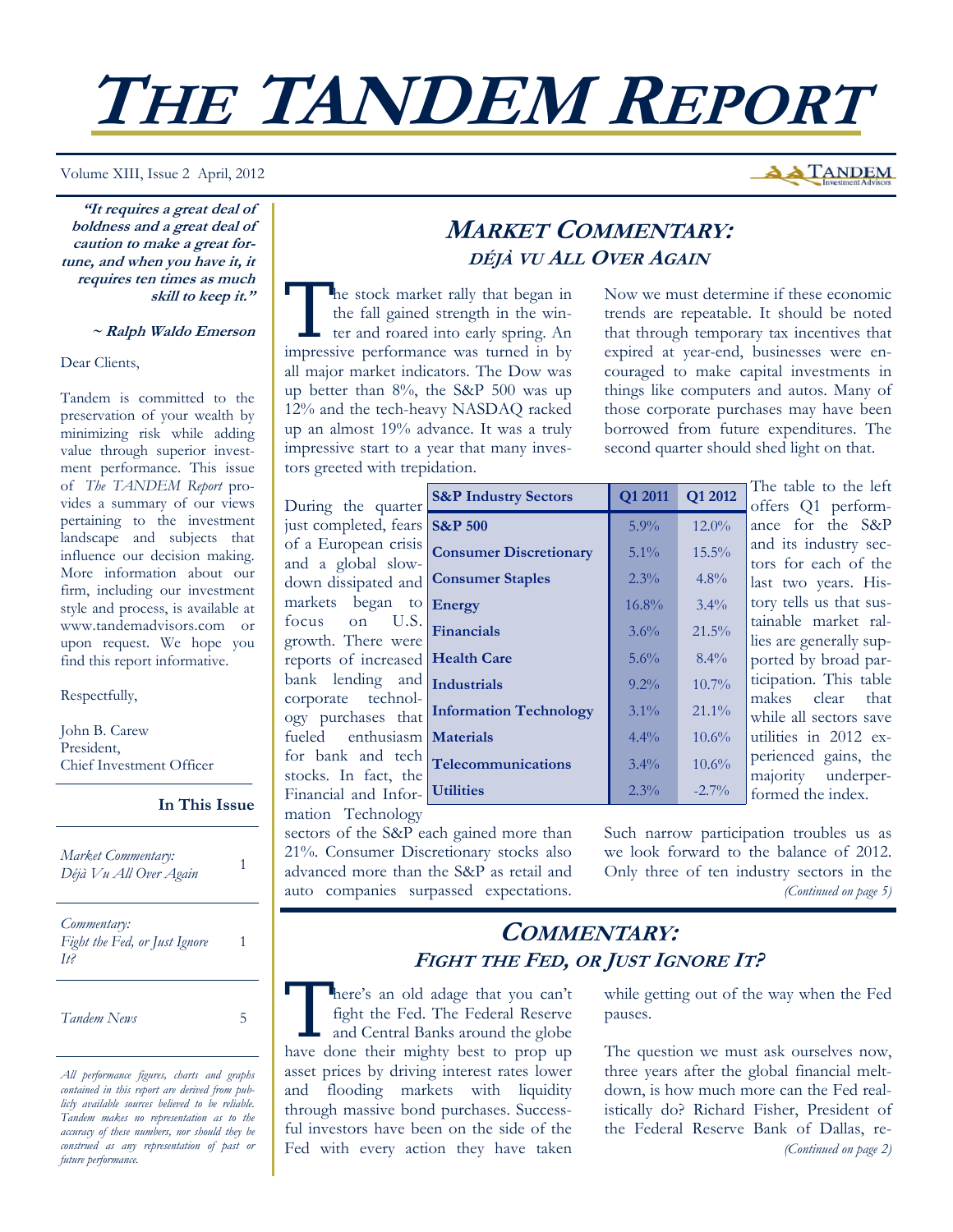### **COMMENTARY (CONTINUED)**

*(Continued from page 1)* 

cently appeared on CNBC and cautioned investors:

*"A lot of investors, quote unquote, have counted on us to provide the tailwind, rather than do the hard work that one needs to do to just basically ascertain underlying valuation. I think the easy part for those that just rode on the jet stream of Federal Reserve accommodation is over now. Now they actually have to do the work, to do their analysis."* 

Lest you doubt that the Fed has created a jet stream, a look at the chart below shows just how significant the impact of Fed action can be on the stock market. The shaded areas indicate periods of extraordinary Fed policy initiatives. Quantitative Easing was announced in October, 2008 and lasted until March, 2010. During this time the Federal Reserve bought more than \$1 Trillion of Treasury and Mortbonds and using the proceeds to purchase longer term bonds. Operation Twist is scheduled to last until June of this year. What happens after that is anyone's guess.

All this interference in markets by the Fed and other Central Banks makes trying to invest extremely challenging. The chart of the S&P during Fed easing makes it clear that we can't fight the Fed, but how are we supposed to know what Chairmen Bernanke and Company will do next? Clearly the market has failed to sustain its gains when easing is withdrawn. Twist ends in June. It is reasonable to conclude from the recent past that without any announcement of further easing the market will most likely sell off before Operation Twist mercifully concludes.

President Fisher instructs us that it is time to do our homework. We hope he is right. A market driven by fundamentals is one that we can understand. So let's try to ascertain

**The S&P Performs Well When the Fed Intervenes but Struggles When Stimulus is Removed Fed Action and Its Effect on the Stock Market: March, 2008 - March, 2012** 



gage-Backed Securities in an effort to drive interest rates lower. The stock market, represented above by the S&P 500, responded with a significant rally from the low of March, 2009.

The cessation of what we now know as QE1 in the spring of 2010 caused the market to plunge by almost 12% until QE2 was announced in late summer. The second round of QE lasted until June, 2011 and resulted in another market rally. That too proved unsustainable when the Fed paused. From the April, 2011 peak until "Operation Twist" was announced in August, 2011, the S&P lost nearly 20% of its value.

Operation Twist introduced us to a new form of Fed easing (or reintroduced for those old enough to remember 1961). Instead of simply buying more bonds as had been done in the two phases of QE, Twist involved selling short-term

where fundamentals can lead us.

We have observed many times in these pages that the stock market tends to trend in the direction of movements in the unemployment rate. With unemployment stuck above 8% and underemployment languishing in the mid-teens, this important indicator would seem to imply a sideways market at best absent intervention. Other broad fundamental measures are similarly neutral. Corporate earnings growth is slowing, GDP growth is modest, housing is moving in fits and starts from a deep bottom and the dollar is not in a clear uptrend.

We are left to conclude that the direction of the stock market is unclear but that the direction of individual stocks is more ascertainable. We have long made known our conviction that over time stocks ultimately move in the direction *(Continued on page 4)*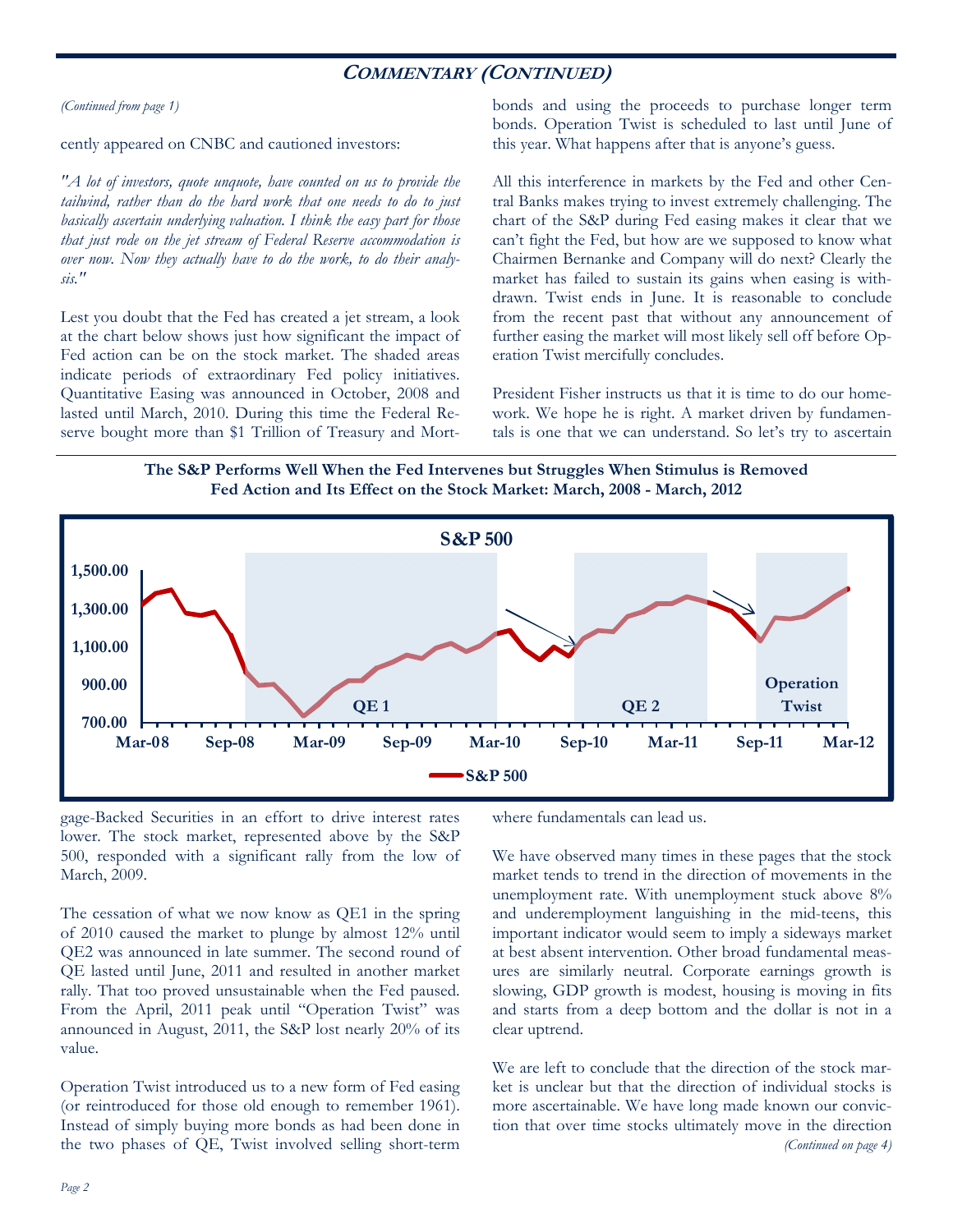## **Earnings & Dividend Growth Drive Share Price Gains Regardless of the Market**

I hough there is much interest in today's macroeconomic environment and the external influences effecting stocks, we believe that company-specific fundamentals will more predictably drive prices of individual stocks over time. Tandem bases its investment philosophy on identifying companies that can consistently grow earnings and dividends through any economic environment.

The table below examines all dividend-paying stocks, regardless of investment style, held by our clients without interruption for the last five years. This tables illustrates that earnings growth and dividend growth led to share price appreciation, even though the overall market did nothing. The three highlighted right-hand columns show change in earnings, dividends and price per share from March, 2007 through March 2012. The two highlighted rows at the bottom of the table compare the "average" Tandem stock in the table to the S&P 500. As you can see, consistent earnings and dividend growth for individual companies lead to share price appreciation, even when the market doesn't exhibit the same characteristics. In this example, the average share price for the stocks listed appreciated 34.68% while the S&P's value actually declined 0.87%. Company-specific fundamentals matter, particularly in times of uncertainty.

|                            | 3/31/2007 |        |              | 3/31/2012     |            | % CHANGE     |           |            |              |
|----------------------------|-----------|--------|--------------|---------------|------------|--------------|-----------|------------|--------------|
| <b>COMPANY</b>             | $EPS*$    | DIV    | <b>PRICE</b> | $\text{EPS}*$ | <b>DIV</b> | <b>PRICE</b> | EPS       | <b>DIV</b> | <b>PRICE</b> |
| <b>Abbott Labs</b>         | \$2.82    | \$1.30 | \$55.80      | \$5.01        | \$2.04     | \$61.29      | 77.66%    | 56.92%     | 9.84%        |
| AptarGroup                 | \$1.93    | \$0.44 | \$33.47      | \$2.90        | \$0.88     | \$54.77      | 50.26%    | 100.00%    | 63.64%       |
| Brown Forman Cl. B         | \$2.58    | \$0.97 | \$52.45      | \$3.60        | \$1.40     | \$83.39      | 39.53%    | 44.63%     | 58.99%       |
| Coca Cola                  | \$2.70    | \$1.36 | \$48.00      | \$4.08        | \$2.04     | \$74.01      | 51.11%    | 50.00%     | 54.19%       |
| Colgate Palmolive          | \$3.38    | \$1.44 | \$66.79      | \$5.39        | \$2.48     | \$97.78      | 59.47%    | 72.22%     | 46.40%       |
| <b>Dominion Resources</b>  | \$2.58    | \$1.42 | \$44.38      | \$3.22        | \$2.11     | \$51.21      | 24.81%    | 48.73%     | 15.39%       |
| <b>Enterprise Products</b> | \$1.01    | \$1.87 | \$31.80      | \$2.43        | \$2.48     | \$50.47      | 140.59%   | 32.48%     | 58.71%       |
| Exxon Mobil                | \$7.28    | \$1.40 | \$75.45      | \$8.29        | \$1.88     | \$86.73      | 13.87%    | 34.29%     | 14.95%       |
| General Dynamics           | \$5.10    | \$1.16 | \$76.40      | \$7.32        | \$2.04     | \$73.38      | 43.53%    | 75.86%     | $-3.95%$     |
| McDonalds                  | \$2.85    | \$1.50 | \$45.05      | \$5.72        | \$2.80     | \$98.10      | 100.70%   | 86.67%     | 117.76%      |
| Microsoft                  | \$1.49    | \$0.40 | \$27.87      | \$2.69        | \$0.80     | \$32.26      | 80.54%    | 100.00%    | 15.75%       |
| National Retail Prop.      | \$1.87    | \$1.34 | \$24.19      | \$1.68        | \$1.54     | \$27.19      | $-10.16%$ | 14.93%     | 12.40%       |
| Piedmont Natural Gas       | \$1.44    | \$1.00 | \$26.38      | \$1.58        | \$1.20     | \$31.07      | 9.72%     | 20.00%     | 17.78%       |
| Praxair                    | \$3.62    | \$1.20 | \$62.96      | \$5.83        | \$2.20     | \$114.64     | 61.05%    | 83.33%     | 82.08%       |
| Procter & Gamble           | \$3.04    | \$1.24 | \$63.16      | \$3.96        | \$2.10     | \$67.21      | 30.26%    | 69.35%     | 6.41%        |
| <b>Republic Services</b>   | \$1.66    | \$0.43 | \$27.82      | \$2.00        | \$0.88     | \$30.56      | 20.48%    | 105.61%    | 9.85%        |
| T. Rowe Price              | \$2.40    | \$0.68 | \$47.19      | \$3.26        | \$1.36     | \$65.30      | 35.83%    | 100.00%    | 38.38%       |
| <b>SCANA</b>               | \$2.74    | \$1.76 | \$43.17      | \$3.16        | \$1.98     | \$45.61      | 15.33%    | $12.50\%$  | 5.65%        |
| Average Tandem<br>Stock    |           |        |              |               |            |              | 46.92%    | 61.53%     | 34.68%       |
| <b>S&amp;P 500</b>         |           |        |              |               |            |              | 18.47%    | 8.73%      | $-0.87%$     |

#### \***EPS are forward looking.**

The list above includes all stocks held continuously by Tandem in client accounts for the last 5 years. Client accounts may have employed differing styles. This data is not to be construed as being indicative of Tandem's performance for clients or any Composite, and cannot be substituted for Tandem's performance data.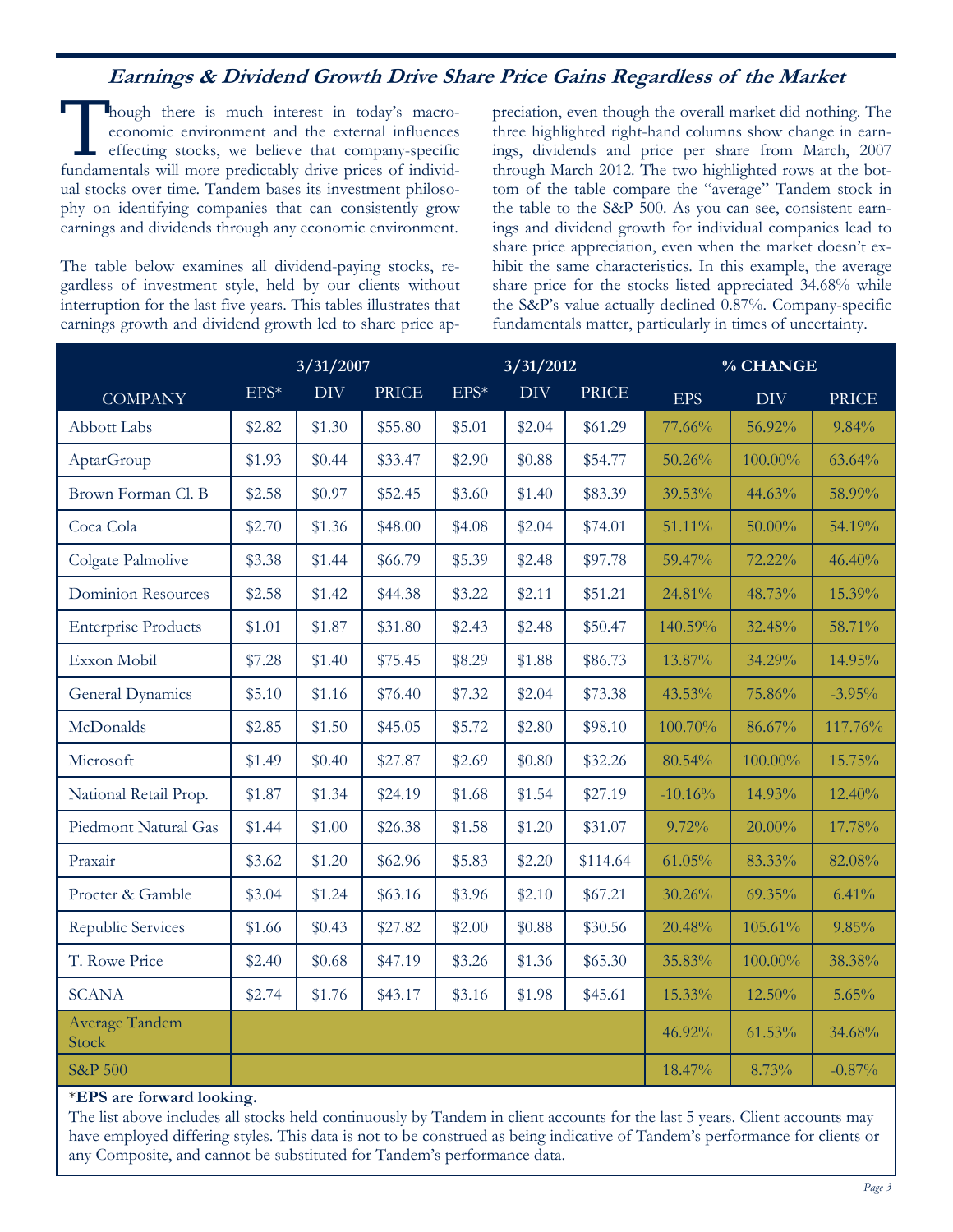## **COMMENTARY (CONTINUED)**

| (Continued from page 2) |  |  |
|-------------------------|--|--|
|                         |  |  |

of their earnings, regardless of the behavior of broader measures. The chart at the bottom of the page tracks the price of the S&P 500 (left axis) and the earnings of the index (right axis) from mid-2007 through the present. They practically move together in lock-step, although price movement is a little more volatile. Essentially we are back to where we started before the crisis. Earnings estimates for the remainder of the year indicate that the price of the S&P isn't likely to do much as a result of earnings growth, unless the economy unexpectedly improves by year-end.

If broad earnings gains prove illusive, there remain many individual companies with earnings growth. And as the chart below clearly indicates, earnings growth and stock price tend to move together. The preceding page illustrates a list of stocks Tandem has held for its clients over the last five years. Each of these stocks has grown earnings, and as a result, the share price has moved up accordingly. The table to the right illustrates that performance of individual stocks that meet our strict criteria has little to do with the performance of the S&P 500 over shorter periods of time as well. Quarter-to-quarter experiences do not measure an investment's merit. Economic headwinds often prove detrimental to stock prices in the short run, but corporate fundamentals eventually win out.

We cannot predict when the Federal Reserve will intervene and when it will begin to be less accommodative. As we have demonstrated, fighting the Fed is futile. But ignoring it all together can be a good thing. We believe the only prudent way to invest in a market such as this is to identify companies like the ones on this page and the preceding one.

The jet stream of Fed accommodation may or may not be over. Either way, it is a good time to follow a discipline that identifies companies that can create their own positive momentum. In other words, don't fight the Fed, just ignore it.



| 1 Year Share Price Performance of Tandem              |            |  |  |  |  |  |
|-------------------------------------------------------|------------|--|--|--|--|--|
| Holdings & the S&P 500 thru 3.31.2012                 |            |  |  |  |  |  |
| <b>DOLLAR TREE</b>                                    | 70.19%     |  |  |  |  |  |
| <b>ROSS STORES</b>                                    | 63.39%     |  |  |  |  |  |
| <b>TJX COS</b>                                        | 59.67%     |  |  |  |  |  |
| O REILLY AUTOMOTIVE                                   | 58.98%     |  |  |  |  |  |
| <b>TRACTOR SUPPLY</b>                                 | 51.29%     |  |  |  |  |  |
| <b>MCDONALDS</b>                                      | 28.93%     |  |  |  |  |  |
| <b>MICROSOFT</b>                                      | 27.02%     |  |  |  |  |  |
| <b>ABBOTT LABS</b>                                    | 24.95%     |  |  |  |  |  |
| <b>BROWN FORMAN</b>                                   | 22.09%     |  |  |  |  |  |
| <b>COLGATE PALMOLIVE</b>                              | 21.07%     |  |  |  |  |  |
| <b>ECOLAB</b>                                         | 20.97%     |  |  |  |  |  |
| <b>EBAY</b>                                           | 18.88%     |  |  |  |  |  |
| <b>WAL MART</b>                                       | 17.58%     |  |  |  |  |  |
| <b>ACCENTURE</b>                                      | 17.34%     |  |  |  |  |  |
| <b>ENTERPRISE PRODS PARTN</b>                         | 17.21%     |  |  |  |  |  |
| <b>SCANA</b>                                          | 15.85%     |  |  |  |  |  |
| <b>DOMINION RES</b>                                   | 14.56%     |  |  |  |  |  |
| <b>SMUCKER J M</b>                                    |            |  |  |  |  |  |
|                                                       | 13.97%     |  |  |  |  |  |
| <b>WASTE CONNECTIONS</b>                              | 12.99%     |  |  |  |  |  |
| <b>PRAXAIR</b>                                        | 12.83%     |  |  |  |  |  |
| SIGNATURE BK NEW YORK                                 | 11.77%     |  |  |  |  |  |
| <b>COCA COLA</b>                                      | 11.56%     |  |  |  |  |  |
| <b>NEXTERA ENERGY</b>                                 | 10.81%     |  |  |  |  |  |
| <b>FISERV</b>                                         | 10.63%     |  |  |  |  |  |
| <b>AMETEK</b>                                         | $10.58\%$  |  |  |  |  |  |
| <b>APTARGROUP</b>                                     | 9.26%      |  |  |  |  |  |
| PROCTER & GAMBLE                                      | $9.11\%$   |  |  |  |  |  |
| <b>S&amp;P 500</b>                                    | 8.54%      |  |  |  |  |  |
| <b>SYSCO</b>                                          | $7.80\%$   |  |  |  |  |  |
| NATIONAL RETAIL PPTYS                                 | 4.06%      |  |  |  |  |  |
| <b>HCP</b>                                            | 4.01%      |  |  |  |  |  |
| <b>EXXON MOBIL</b>                                    | 3.09%      |  |  |  |  |  |
| PIEDMONT NAT GAS                                      | 2.37%      |  |  |  |  |  |
| <b>NOVARTIS</b>                                       | 1.95%      |  |  |  |  |  |
| REPUBLIC SVCS                                         | 1.73%      |  |  |  |  |  |
| THERMO FISHER SCIENTIF                                | 1.49%      |  |  |  |  |  |
| PRICE T ROWE                                          | $-1.69%$   |  |  |  |  |  |
| UNITED TECHNOLOGIES                                   | $-2.02%$   |  |  |  |  |  |
| <b>BECTON DICKINSON</b>                               | $-2.47%$   |  |  |  |  |  |
| <b>HOLOGIC</b>                                        | $-2.93%$   |  |  |  |  |  |
| <b>GENERAL DYNAMICS</b>                               | $-4.15%$   |  |  |  |  |  |
|                                                       |            |  |  |  |  |  |
| COGNIZANT TECH SOLUTNS                                | $-5.47%$   |  |  |  |  |  |
| <b>STRYKER</b>                                        | $-8.75%$   |  |  |  |  |  |
| L-3 COMMUNICATNS                                      | $-9.63%$   |  |  |  |  |  |
| <b>ORACLE</b>                                         | $-12.77\%$ |  |  |  |  |  |
| JACOBS ENGR                                           | $-13.73%$  |  |  |  |  |  |
| WALGREEN                                              | $-16.57\%$ |  |  |  |  |  |
| The stocks listed above represent significant hold-   |            |  |  |  |  |  |
| ings for Tandem clients across all investment styles  |            |  |  |  |  |  |
| offered. Client accounts may have employed differ-    |            |  |  |  |  |  |
| ing styles. This data is not to be construed as being |            |  |  |  |  |  |
| indicative of Tandem's performance for clients or     |            |  |  |  |  |  |
| any Composite, and cannot be substituted for Tan-     |            |  |  |  |  |  |

dem's performance data.

**Yearly S&P 500 Earnings** Yearly S&P 500 Earning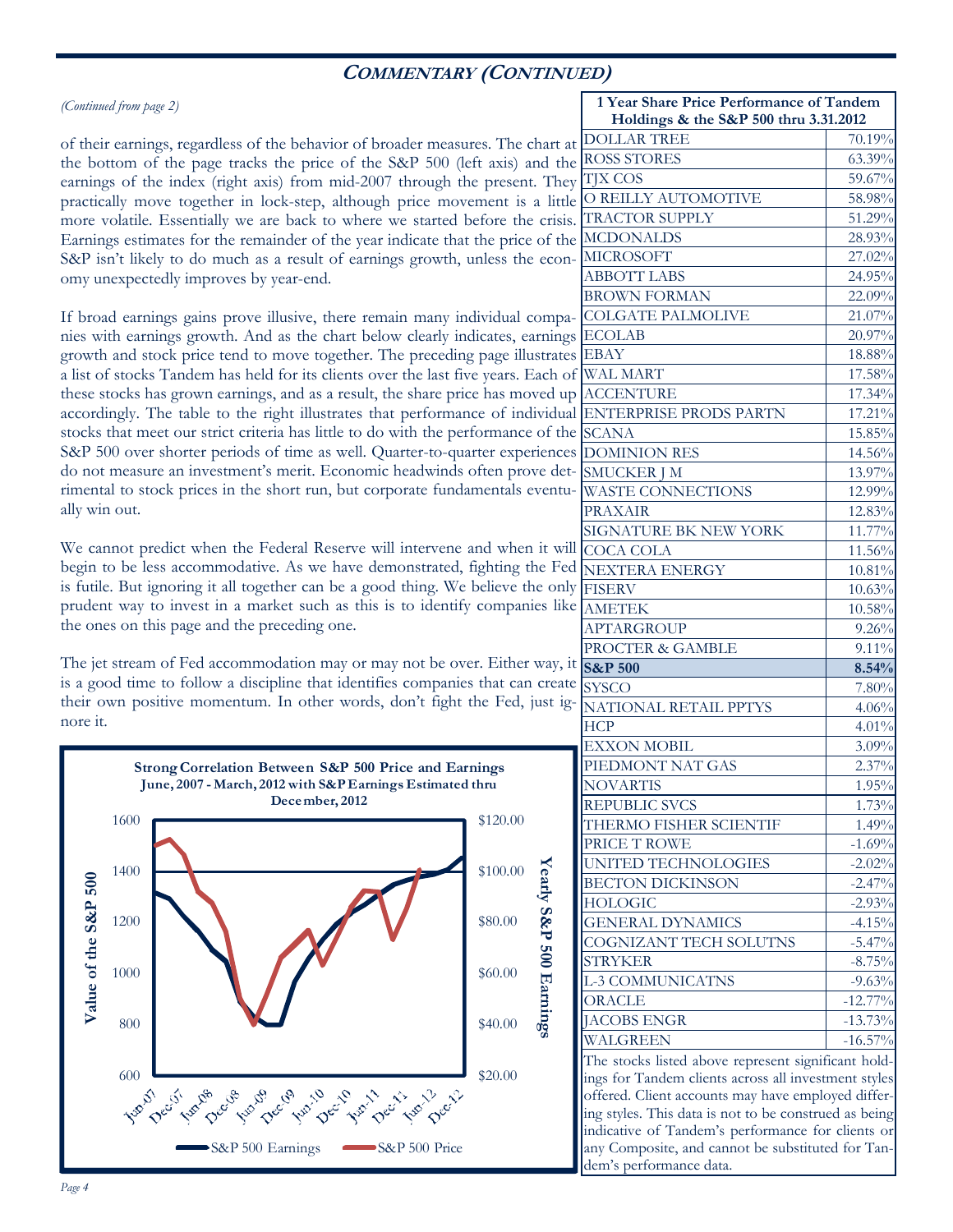# **TANDEM NEWS**

s a rule, we try not to bore you with our personal<br>lives. Sometimes good news just needs to be shared.<br>Allen Ouzts, a 15 year Tandem portfolio manager, lives. Sometimes good news just needs to be shared. and his wife Gamble are blessed with two wonderful daughters. Their older child, Gamble Augusta, graduates from Ashley Hall this year and will matriculate at the University of South Carolina in the fall. Although she received meritbased scholarship offers to several fine schools, we are excited to announce the following:

Gamble Augusta Ouzts has been named a Carolina Scholar, the most significant award given by the University of South Carolina to in-state students. Out of an applicant pool of over 8,800 students from the state of South Carolina, 50 finalists were chosen and invited to Columbia for a scholarship interview weekend. After the weekend, Gamble Augusta was one of the 20 selected as a Carolina Scholar. Congratulations to Gamble Augusta and her parents. This is quite an achievement!

#### **MARKET COMMENTARY (CONTINUED)**

#### *(Continued from page 1)*

S&P managed to beat the index. This is eerily similar to the way 2011 began, with only two industry sectors beating the index in Q1 a year ago.

Although last year's first quarter was  $\frac{1}{5}$ not as strong as this year's, it did manage to create great expectations for the balance of the year. However, the  $\alpha$ market ultimately gave way to economic concerns. The S&P ended the year with only a 2.11% gain, all of  $\vert$ which was attributable to dividends.  $\mathbf{r}$ Interestingly, the table to the right comparing Q1 2011 performance with full-year performance shows I clearly that the top performing sectors  $\vert$ in Q1 did not finish the year that way. In fact, the worst performers of the quarter, Utilities and Consumer Staples, ended the year as the best performers. Energy gave back nearly all

of its gains and Industrials finished with a negative return.

Last year's early rally was thwarted by the expiration of QE2 (see *Commentary* on page 1) and the crisis in Europe. As the second quarter of 2012 begins, similarities to the previous year are beginning to emerge. Operation Twist is due to expire in June and bond yields across southern Europe are spiking again. Many would argue that the U.S. has distanced itself from the threat of European contagion. That may be true. But we are left to wonder what will drive stock prices higher for the balance of the year in the absence of stimulus from the Federal Reserve and an economy growing slower than necessary to bring down high unemployment. Has the market perhaps gotten ahead of itself?

As we suggested in last quarter's **The TANDEM Report**, this is likely to be the market's behavior for some time. En-

> thusiasm gives way to pessimism, which is overtaken by positive news that succumbs to economic concerns. The market lacks sufficient conviction, and most probably participants, to build a sustainable multi-year advance. Instead, we foresee an almost quarter-by-quarter tug of war that yields reasonable advances offset by occasional pullbacks.

It is precisely this type of market that has us enthused. Directionless markets create opportunities for the handful of companies that can generate their own positive momentum. Investors relying on broad trends will be disappointed. Those that do their

homework can find reward with patience and diligence.

It is said that a rising tide lifts all boats. Without a rising tide, only the sea-worthy will sail. The table below is not a recommendation of any stock. Rather, it is a look at the forecasted earnings growth according to Thomson Reuters for Tandem's ten largest holdings and the S&P. These types of companies, we believe, will perform for investors regardless of how the S&P behaves. As 2012 unfolds, we are reminded of the famous Yogi Berra line, "it's like déjà vu all over again". We hope we are wrong, but it could be another 2011. While not a bad thing, it could be better. Patience!

| Projected Earnings Growth over the Next 3 Years for Tandem's 10 Largest Holdings and the S&P 500 |           |                       |              |            |           |                |           |                |                                 |          |                          |                         |
|--------------------------------------------------------------------------------------------------|-----------|-----------------------|--------------|------------|-----------|----------------|-----------|----------------|---------------------------------|----------|--------------------------|-------------------------|
|                                                                                                  | $S\&P$    | <b>Abbott</b><br>Labs | Coca<br>Cola | <b>TJX</b> | EcoLab    | Micro-<br>soft | Aptar     | Waste<br>Conn. | <b>Tractor</b><br><b>Supply</b> | Praxair  | Repub<br><b>Services</b> | Average<br><b>Stock</b> |
| 2012                                                                                             | $-0.55\%$ | 7.94%                 | $6.49\%$     | 17.91%     | $19.29\%$ | $3.03\%$       | $8.24\%$  | $7.19\%$       | $21.26\%$                       | $7.37\%$ | $1.52\%$                 | $10.11\%$               |
| 2013                                                                                             | $6.35\%$  | $6.56\%$              | $9.51\%$     | $11.39\%$  | 18.48%    | 11.76%         | $12.11\%$ | 12.08%         | $16.71\%$                       | 13.72%   | $12.00\%$                | $12.35\%$               |
| 2014                                                                                             | $-2.93\%$ | 5.78%                 | $10.02\%$    | $8.71\%$   | $16.16\%$ | $10.86\%$      | 15.74%    | 16.77%         | $18.54\%$                       | 13.88%   | 15.63%                   | $12.94\%$               |

| Q1 2011 | 2011     |
|---------|----------|
| 5.9%    | $2.1\%$  |
| $5.1\%$ | $4.4\%$  |
| $2.3\%$ | $10.5\%$ |
| 16.8%   | $2.8\%$  |
| 3.6%    | $-18.4%$ |
| 5.6%    | $10.2\%$ |
| $9.2\%$ | $-2.9\%$ |
| $3.1\%$ | $1.3\%$  |
| $4.4\%$ | $-11.6%$ |
| $3.4\%$ | $0.8\%$  |
| $2.3\%$ | $14.8\%$ |
|         |          |